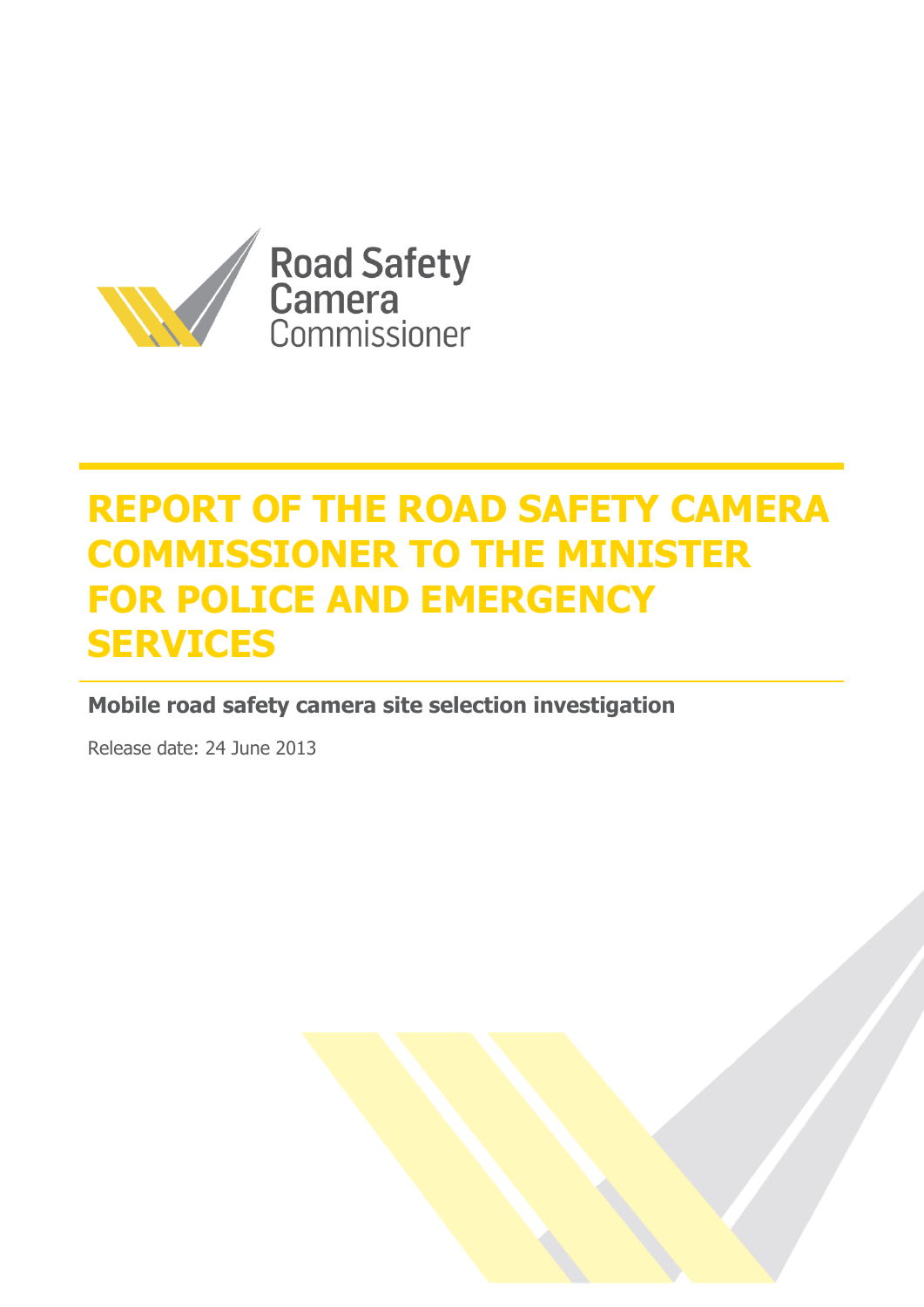## **PURPOSE**

**1** The purpose of this investigation is to determine whether mobile road safety camera deployment complies with the physical field criteria contained in the Victoria Police Mobile Road Safety Camera Policy and Operations Manual.

## **BACKGROUND**

- **2** In July 2012, the Road Safety Camera Commissioner received a complaint that a mobile road safety camera was deployed on Warrigal Road in Canterbury at the bottom of a hill. Upon making enquiries with the Department of Justice, it was found that the mobile road safety camera had been set up contrary to the policy set out in the *Mobile Road Safety Camera* Policy and Operations Manual (the Manual) and any potential infringements captured during that camera session were rejected.
- **3** In early October 2012, the Commissioner, through a news article in the Herald Sun newspaper, asked members of the public to write to him about any mobile road safety camera sites they believed did not comply with the physical field criteria set out in the Manual. In response to that newspaper article, the Road Safety Camera Commissioner received 116 complaints.
- **4** Thirty of the complaints were made in relation to hand held speed measuring devices. These devices are managed and operated exclusively by Victoria Police and they are outside the scope of this investigation.
- **5** Of the remaining 86 complaints, 40 complaints contained enough information to identify a specific mobile road safety camera session and to investigate whether the mobile road safety camera was operated in accordance with the physical field criteria contained in the Manual. This investigation was carried out pursuant to section 10 of the *Road Safety Camera* Commissioner Act 2011, which provides that the Road Safety Camera Commissioner has the power to investigate complaints that appear to indicate a problem with the road safety camera system and to make recommendations to the Minister for Police and Emergency Services to address any systemic issues identified.

## **MOBILE ROAD SAFETY CAMERAS**

- **6** The State of Victoria uses a type of mobile road safety camera known as the Gatsometer Radar24-GS11, which is prescribed for use in Victoria by regulation 30(o) of the Road Safety (General) Regulations 2009 (Attachment A).
- **7** Mobile road safety cameras must be deployed within a site approved by Victoria Police. A site is defined as a length of road between two locatable points (e.g. side streets or signage). Within a site, a mobile camera can generally be deployed at any position along the stretch of road defined as the site.
- **8** For a traffic infringement notice to be validly issued as a result of a mobile road safety camera detection, the mobile road safety camera must comply with strict legal requirements in relation to testing, sealing and use of the prescribed mobile digital road safety camera. These requirements are set out in regulations 38, 39 and 40 of the Road Safety (General) Regulations 2009 (Attachment A).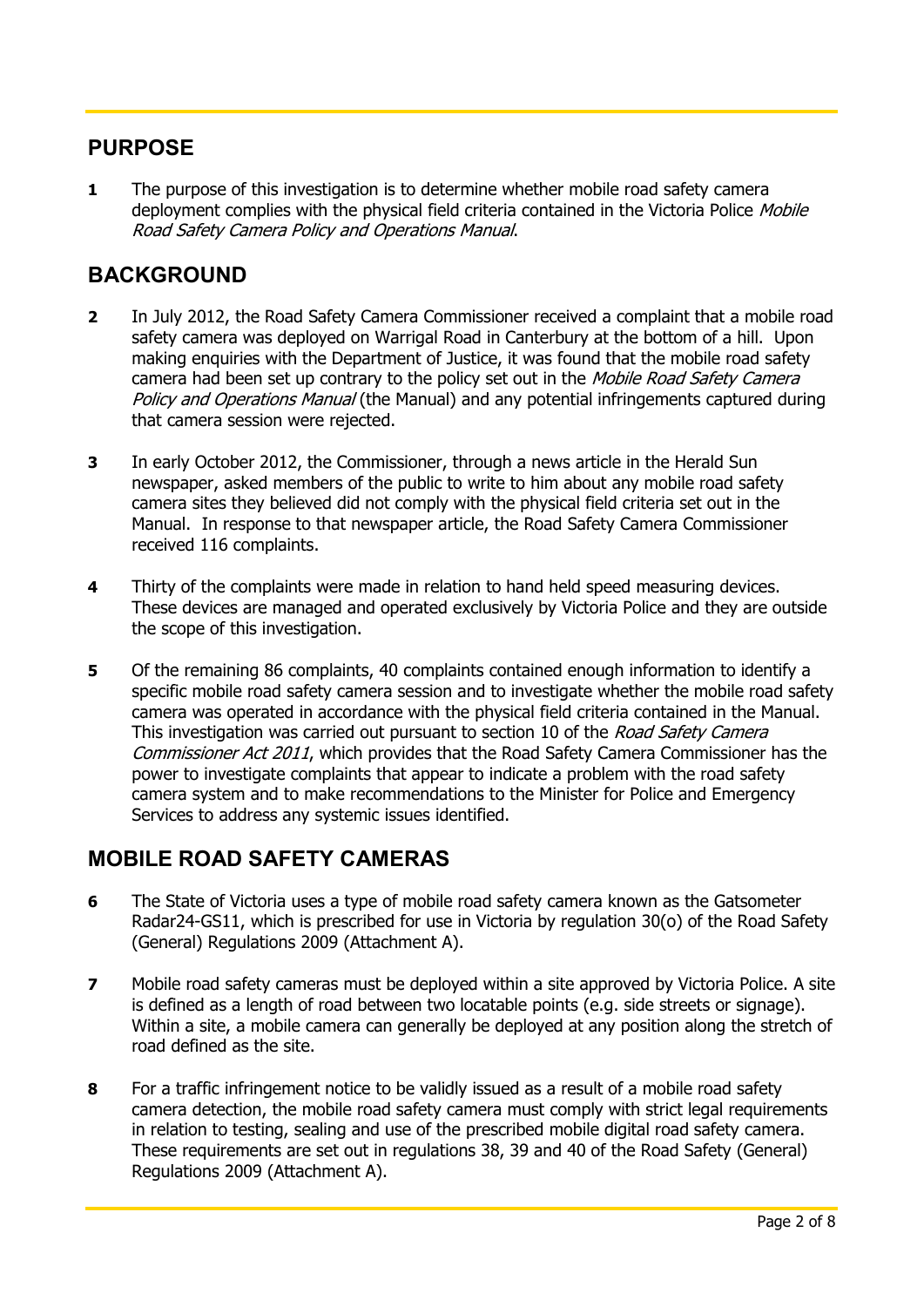## **THE VICTORIA POLICE** *MOBILE ROAD SAFETY CAMERA POLICY AND OPERATIONS MANUAL*

- **9** There are approximately 2000 mobile road safety camera sites in Victoria. Each site must satisfy both site selection criteria and physical field criteria, which are contained in the Manual.
- **10** The site selection criteria are based on crash risk and require that each site falls within one or more of the following categories:
	- a. Documented history of serious and major injury collision in the previous three years,
	- b. Subject of a validated complaint of excessive speeds, for example, from the general public or local councils,
	- c. Identified by police to be a speed related problem site, or
	- d. Proposed speed enforcement by non-camera devices within a specified site is deemed not practicable or unsuitable.
- **11** The physical field criteria were developed by Victoria Police to ensure that a mobile road safety camera is only set up at locations where it is possible to measure speed accurately and take a photograph of sufficient quality. Some of the criteria were designed to meet certain technical requirements required by the manufacturer to produce accurate speed readings, such as, a mobile road safety camera should not be set up on a bend or at a location where there are reflective objects in or near the beam. Other criteria were introduced to provide fairness in relation to the use and operation of the mobile road safety camera, for example, a camera should not be placed on certain gradients and a camera should not be concealed. The fairness criteria do not affect the validity of the speed measurement.

#### **DISCUSSION**

- **12** The complaints investigated by the Road Safety Camera Commissioner suggested that the mobile road safety camera deployment did not comply with the physical field criteria set out in the Manual, on the basis that the camera was:
	- a. set up on an "unsuitable" gradient
	- b. set up on a bend in the road
	- c. concealed
	- d. set up within 200 metres to a change of speed zone
	- e. set up in proximity to sources of reflection, and/or
	- f. located near an overpass or elevated adjacent road.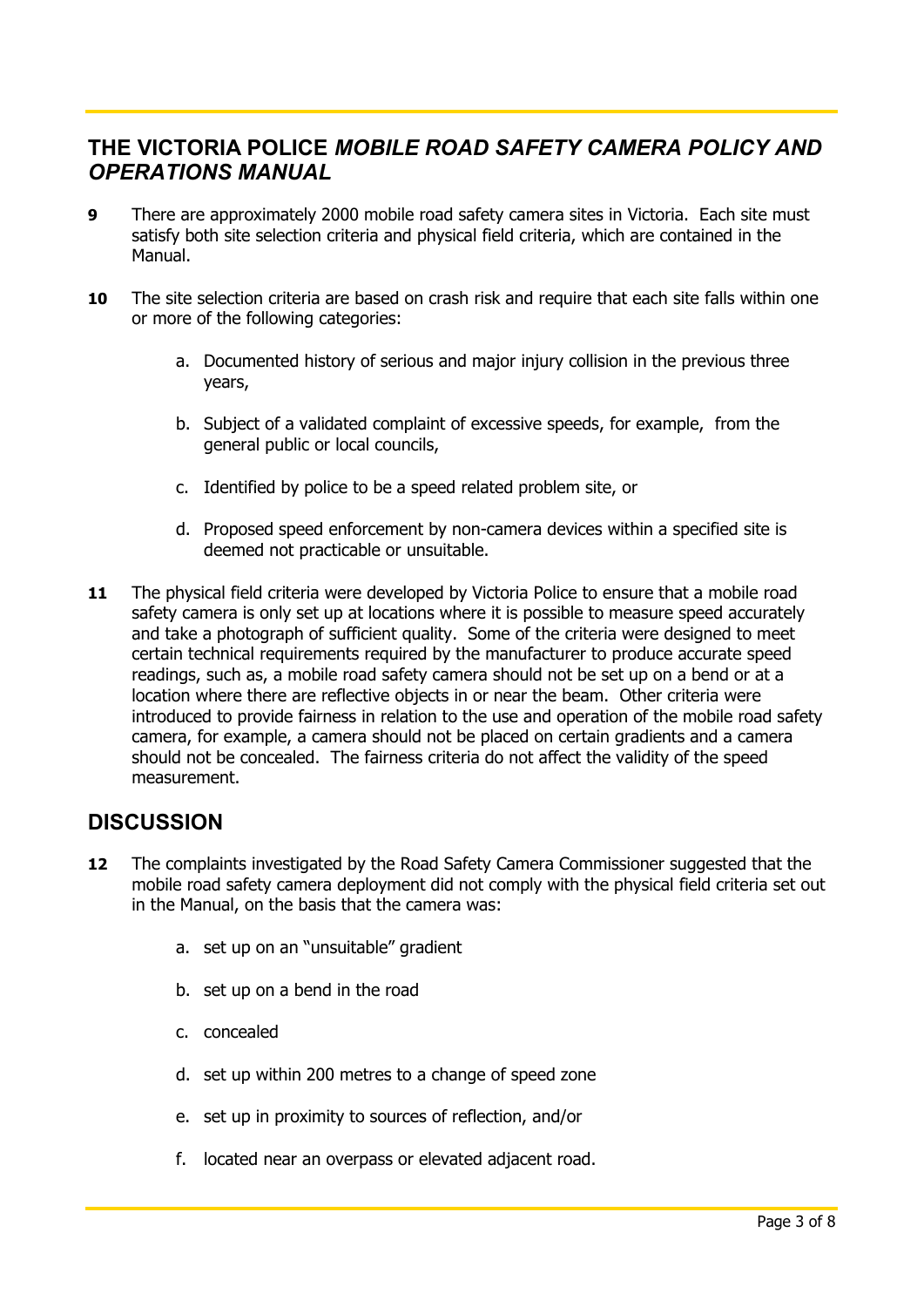- **13** All but one of the sites investigated was visited by a staff member of the Road Safety Camera Commissioner or an independent contractor to determine whether the complaint had any substance. One site was not visited due to its remote location, however, it was scrutinised using topographical data.
- **14** This investigation was carried out with the assistance of Victoria Police and the Department of Justice.

#### **COMPLAINTS ABOUT GRADIENT**

**15** Criterion 2(b) of the Manual states that a site shall not be:

Descending down unsuitable gradients or within 300 metres of the bottom of a gradient or hill UNLESS the site has a significant speed related collision record;

Unsuitable gradient is defined as a slope that causes a vehicle in top gear (or drive) to increase indicated speed against maximum deceleration (NO BRAKE OR ACCELERATION) from a commencement speed at the top of the slope at the posted limit. This must be determined by the relevant TMU [Traffic Management Unit].

This restriction does not apply to camera enforcement of the ascending traffic flow or where a Regional Traffic Inspector provides written approval for a particular location.

- **16** In short, the Manual provides that a mobile camera should not be used to monitor the speed of vehicles travelling down an "unsuitable" gradient unless:
	- a. the mobile camera site has a significant speed related collision record, or
	- b. A Regional Traffic Inspector has provided written approval for enforcement at that location.
- **17** Of the 40 complaints that were investigated, the majority alleged that the mobile road safety camera was set up on an "unsuitable" gradient or at the bottom of a hill. Upon investigating these complaints, it was found that there were three sites where the gradient could be considered "unsuitable" in accordance with the definition in the Manual. However, two of these sites had been granted an exemption from a Regional Traffic Inspector and the other site was selected on the basis that it had a significant speed related collision record. That site was also the subject of validated complaints of excessive speed and had been identified by Victoria Police to be a speed related problem site.
- **18** Of the remaining sites, Victoria Police advised that these sites had been assessed and the gradient was found to be suitable for the placement of a mobile road safety camera. All but one of the sites was visited by a staff member of the Road Safety Camera Commissioner or an independent contractor, to observe the gradient. The site that was not physically visited was scrutinised using topographical data. At each of these sites, the gradient was found to be suitable for the placement of a mobile road safety camera.
- **19** As a result of the investigation into each of the complaints regarding gradient, it was found that each of the mobile road safety cameras was set up fairly and in accordance with the field criteria contained in the Manual.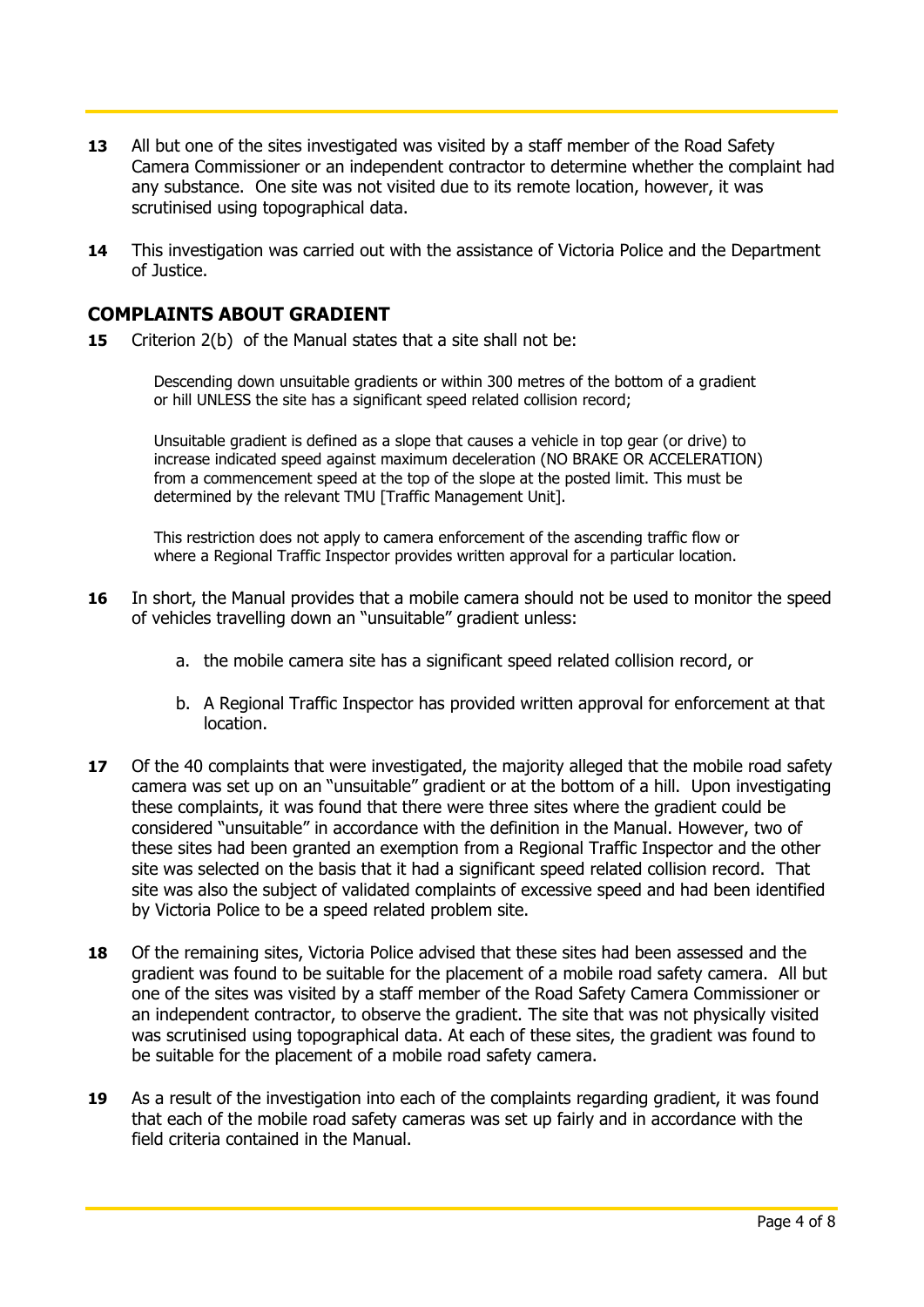#### **COMPLAINTS ABOUT ENFORCING ON A BEND IN THE ROAD**

- **20** The Road Safety Camera Commissioner received complaints that the mobile road safety camera in question was set up contrary to criterion 2(a) of the Manual which states that a "site shall not be on a bend in the road".
- **21** The Manual prohibits mobile road safety cameras from being set up on a bend because the mobile camera system can only accurately measure the speed of a vehicle when it is travelling through the radar beam in a straight line. A mobile road safety camera site may contain bends and a mobile road safety camera may be set up near a bend. However, as long as the mobile road safety camera is set up and operated on a straight stretch of road, it is compliant with the physical field criteria set out in the Manual.
- **22** Upon investigating these complaints, it was found that no mobile road safety camera vehicles were set up on a bend in the road and that all speed measurements taken were from straight sections of road.

#### **COMPLAINTS THAT THE MOBILE ROAD SAFETY CAMERA WAS CONCEALED**

- **23** The Manual states that "under no circumstances are camera vehicles, tripods or portable flash units (when used) to be disguised by signs, logos, breakdown of vehicle (e.g. boot open or spare wheel/jack visible etc.), tree branches, lamp posts, rubbish bins or any other covert means."
- **24** Two of the complaints that were received contained images showing that one camera vehicle was parked beside a freeway behind a large shrub and another was set up along a dual carriageway behind a road sign. These two vehicles appeared to be concealed, or partially concealed, contrary to the physical field criteria in the Manual regarding concealment of a mobile road safety camera vehicle.
- **25** Victoria Police advised that the mobile road safety camera vehicles in question were positioned behind a tree or a sign as a matter of safety for the mobile camera operator.
- **26** I have viewed CCTV footage taken from within camera vehicles showing cars and trucks driven in a manner that is deliberately intimidating to the mobile road safety camera operator, constituting a real risk of injury or worse. Parking behind a protective object can reduce the threat of injury to the camera operator.
- **27** It is clear that there is some conflict between the guideline contained in the Manual regarding the concealment of mobile road safety camera vehicles and the practice that is currently adopted by Victoria Police in siting mobile road safety cameras. However, the safety of the mobile road safety camera operators cannot be overlooked and this factor should be communicated to the public.

#### **COMPLAINTS ABOUT PROXIMITY TO A CHANGE OF SPEED ZONE**

- **28** Criterion 2(c) of the Manual states that a "site shall not be within 200 metres of a change to a speed zone, applicable to the same length of road.'
- **29** One complaint was investigated in relation to proximity to a change of speed zone. It was found that the mobile camera was set up more than 200 metres from a change to a speed zone.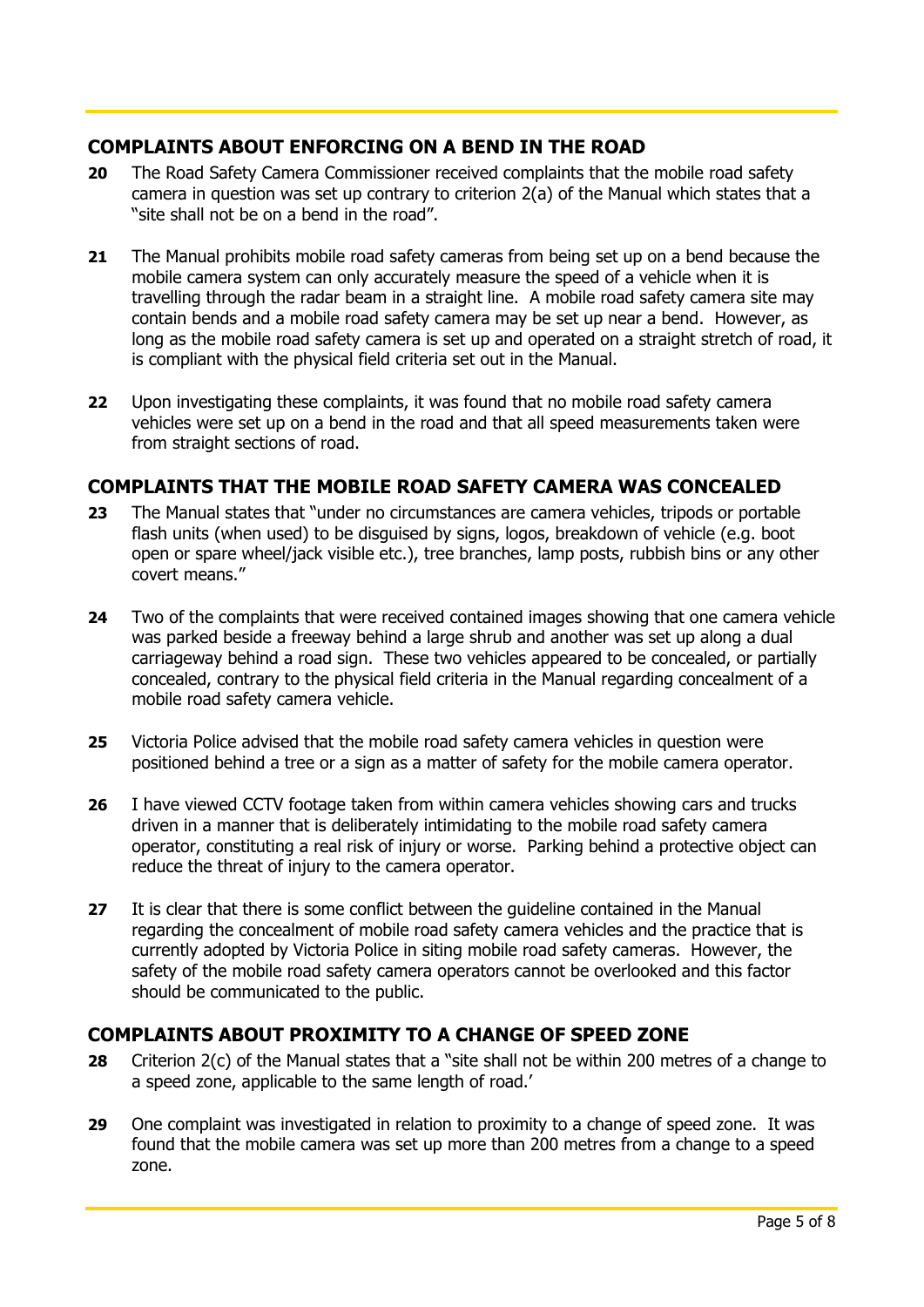#### **COMPLAINTS ABOUT PROXIMITY TO REFLECTIVE SURFACES**

- **30** Criteria 5 and 6 of the Manual require that the mobile road safety camera operator performs thorough background and foreground evaluations of each site for any sources of reflection.
- **31** Of the complaints that were investigated relating to the presence of a source of reflection, none raised a legitimate issue.

#### **COMPLAINTS ABOUT PROXIMITY TO AN OVERPASS**

- **32** Criterion 4 of the Manual states that a "site shall not be on or near an overpass, or facing any elevated adjacent road that may carry traffic past the radar beam." The purpose of this guideline is to prevent a mobile road safety camera from being set up on a stretch of road that is perpendicular to an overpass so that other vehicles do not pass through the radar beam and interfere with the accuracy of the speed measurement.
- **33** One complaint was investigated in relation to a camera vehicle's proximity to an overpass. It was found that the overpass was located on the same stretch of road as the mobile road safety camera and the radar beam was facing away from the overpass. The mobile road safety camera that was the subject of this complaint was set up in compliance with this guideline.

## **CONCLUSIONS**

**34** This investigation has proven to be a worthwhile exercise in three ways.

Firstly, it led to Victoria Police scrutinising 40 specific complaints in relation to the siting of mobile road safety cameras. In scrutinising each of these sites, it was confirmed that:

- a. the mobile road safety camera site was selected in accordance with the site selection criteria as required by the Manual
- b. each mobile road safety camera was found to be tested, sealed and used in accordance with the requirements of the Road Safety (General) Regulations 2009, and
- c. the mobile camera was deployed in compliance with the physical field criteria contained in the Manual.

Secondly, while that scrutiny did not result in those complaints being found to have substance, it contributed to those responsible for siting mobile road safety cameras reevaluating the appropriateness of the mobile road safety camera sites that were the subject of this investigation.

Thirdly, it has identified a conflict between the prohibition contained in the Manual regarding the concealment of the mobile road safety camera vehicles and equipment and the Victoria Police policy regarding the safety of mobile road safety camera operators in carrying out their duties.

**35** In addition, Victoria Police has advised that the physical field criteria contained in the Mobile Road Safety Camera Policy and Operations Manual are being reviewed.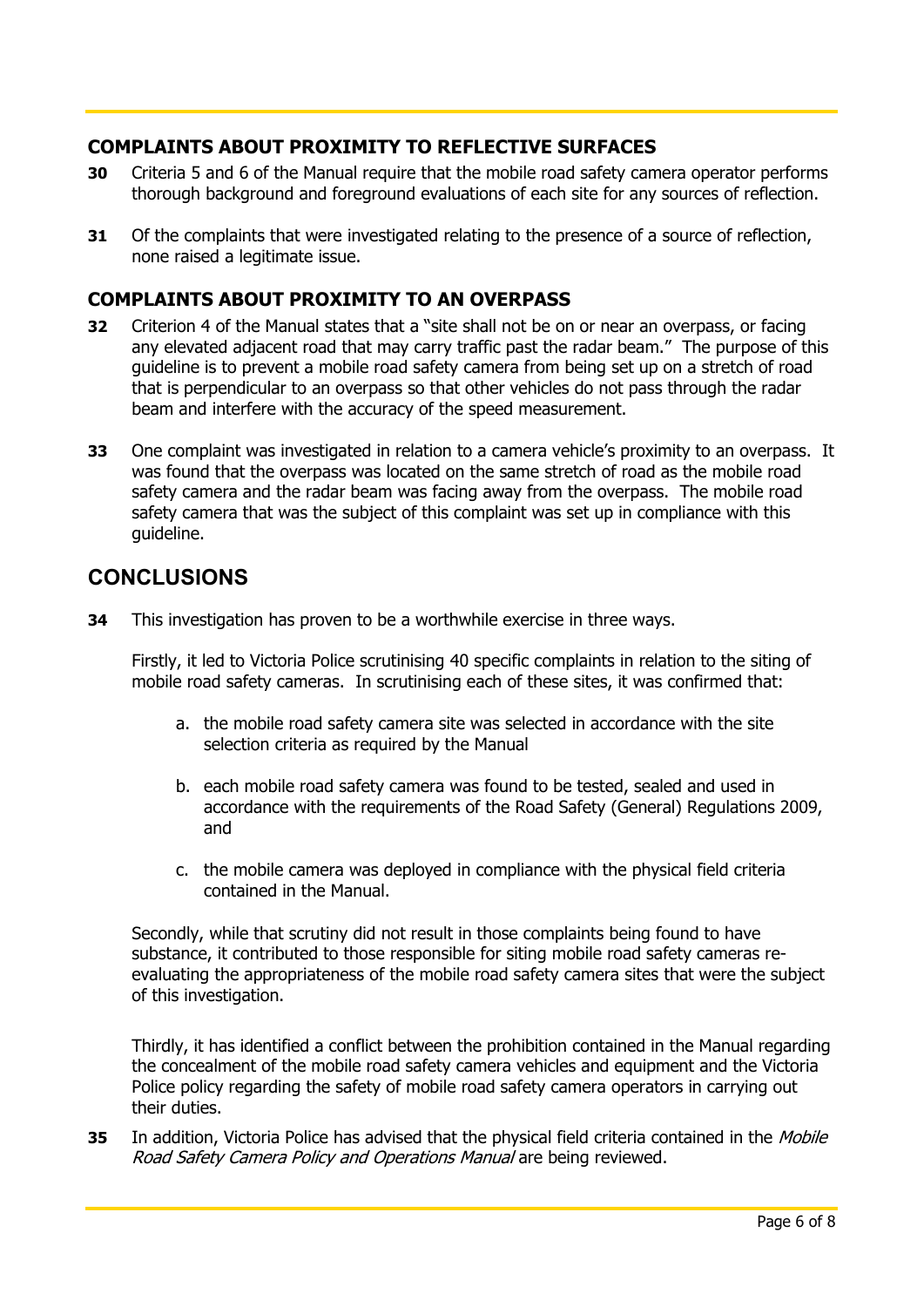## **RECOMMENDATIONS**

- **36** I endorse the decision of Victoria Police to review the physical field criteria contained in the Mobile Road Safety Camera Policy and Operations Manual.
- **37** As a part of that review, I recommend that Victoria Police revisit the prohibition on concealment of a mobile road safety camera vehicle or equipment contained in the Manual and state in clear terms the circumstances in which it will be permitted.